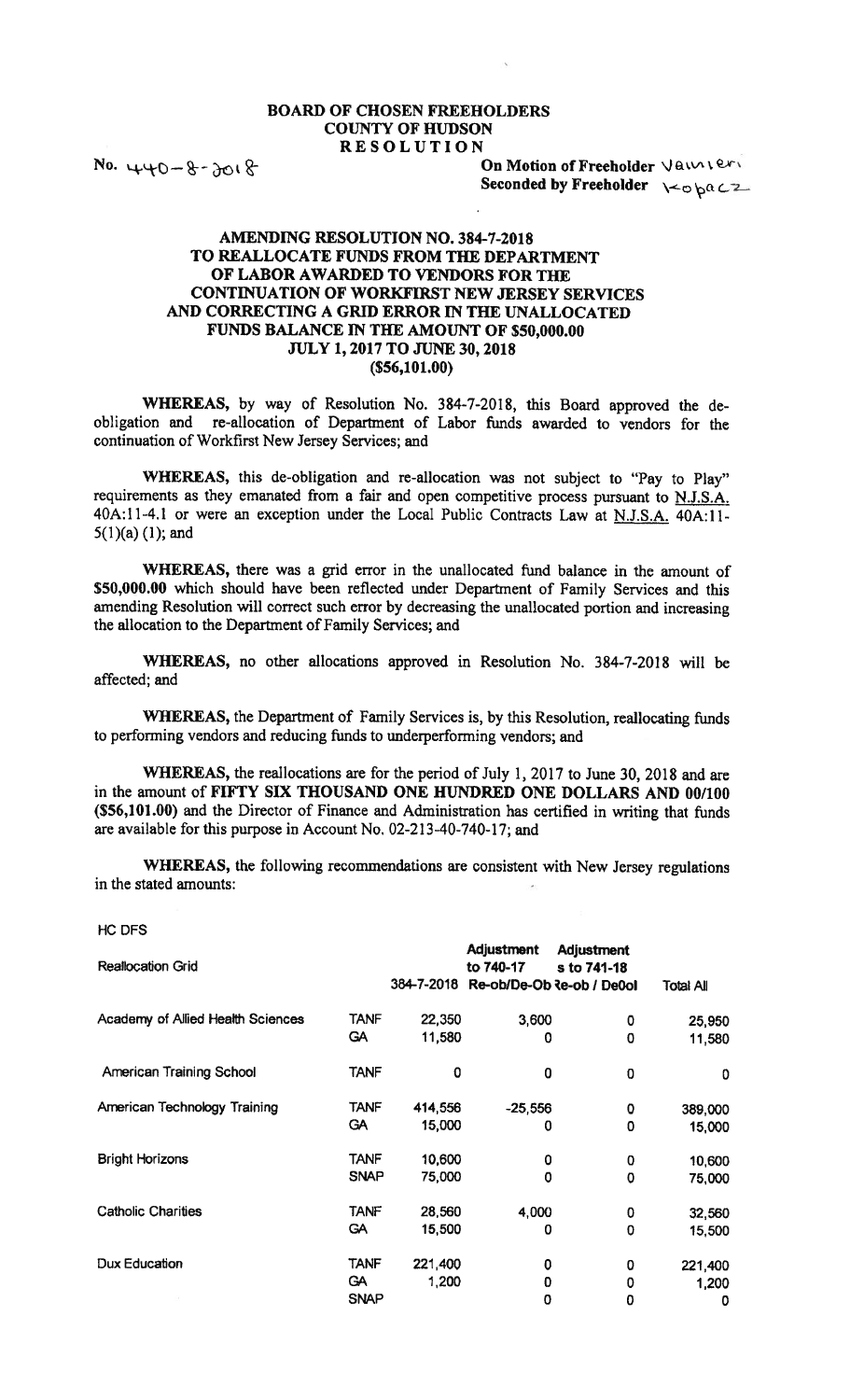| <b>Educate the Block</b>               | <b>TANF</b><br>GA | 70,740<br>80,800 | 16,000<br>$-10,000$ | $\mathbf 0$<br>10,000 | 86,740<br>80,800 |
|----------------------------------------|-------------------|------------------|---------------------|-----------------------|------------------|
|                                        | <b>SNAP</b>       | 246,287          | $-73,400$           | 73,400                | 246,287          |
| Garden State Science & Technology      | <b>TANF</b>       | 182,340          | $-12,340$           | 0                     | 170,000          |
|                                        | GA                | 29,000           | $-9,000$            | 9,000                 | 29,000           |
| Hudson County Schools of Technology    | <b>TANF</b>       | 100,000          | $\mathbf 0$         | 0                     | 100,000          |
| Institute of Science and Technology    | <b>TANF</b>       | 151,600          | 4,000               | 0                     | 155,600          |
|                                        | <b>GA</b>         | 10,800           | 0                   | 0                     | 10,800           |
| International Communications Solutions | <b>TANF</b>       | 72,900           | $-3,100$            | 0                     | 69,800           |
|                                        | <b>GA</b>         | 10,740           | 0                   | $\mathbf 0$           | 10,740           |
|                                        | <b>SNAP</b>       | 23,400           | O                   | 0                     | 23,400           |
| National Career Institute              | <b>TANF</b>       | 11,800           | 0                   | 0                     | 11,800           |
|                                        | <b>GA</b>         | 25,000           | 0                   | 0                     | 25,000           |
|                                        | <b>SNAP</b>       | 24,000           | 0                   | 0                     | 24,000           |
| Pro Data                               | <b>TANF</b>       | 150,400          | $-5,400$            | 0                     | 145,000          |
|                                        | <b>GA</b>         | 83,580           | 0                   | $\mathbf 0$           | 83,580           |
|                                        | <b>SNAP</b>       | 203,000          | $-55,000$           | 55,000                | 203,000          |
| <b>Starting Points</b>                 | <b>TANF</b>       | 15,600           | 0                   | 0                     | 15,600           |
|                                        | <b>SNAP</b>       | 2,400            | 0                   | 0                     | 2,400            |
| <b>Suits for Success</b>               | <b>TANF</b>       | 0                | 0                   | 0                     | 0                |
| <b>Needs Based</b>                     | <b>TANF</b>       | 46,689           | 501                 | 0                     | 47,190           |
| <b>Needs Based</b>                     | <b>GA</b>         | 90,000           | 0                   | 0                     | 90,000           |
| <b>Needs Based</b>                     | <b>SNAP</b>       | 0                | 0                   | 0                     | O                |
| Urban League                           | <b>TANF</b>       | 31,500           | 2,200               | 0                     | 33,700           |
| Urban Renewal Corp                     | <b>TANF</b>       | 0                | $\bf{0}$            | $\mathbf 0$           | 0                |
| <b>Women Rising</b>                    | <b>TANF</b>       | 16,260           | 25,800              | 0                     | 42,060           |
|                                        | <b>SNAP</b>       |                  | 0                   | 0                     | 0                |
| World Wide Educating Services          | <b>TANF</b>       | 258,340          | $-9,705$            | 0                     | 248,635          |
|                                        | <b>GA</b>         | 115,989          | $-87,600$           | 87,600                | 115,989          |
|                                        | <b>SNAP</b>       | 85,400           | $-15,000$           | 15,000                | 85,400           |
| Eferon Solar Solutions                 | Tanf              | 7,200            | 0                   | 0                     | 7,200            |
|                                        | <b>GA</b>         | 90,000           | $\bf{0}$            | 0                     | 90,000           |
| <b>Total Vendors</b>                   |                   | 3,051,511        | $-250,000$          | 250,000               | 3,051,511        |
|                                        |                   | 3,051,511        |                     |                       |                  |
| Department of Family Services          |                   | O                |                     |                       |                  |
| Administration                         | <b>TANF</b>       | 511,729          | 0                   |                       | 511,729          |
|                                        | <b>GA</b>         | 50,958           |                     |                       | 50,958           |
|                                        | <b>SNAP</b>       | 84,012           |                     |                       | 84,012           |
| <b>CWEP Unit</b>                       | <b>TANF</b>       | 640,000          | 0                   |                       | 640,000          |
| Case Management                        | <b>TANF</b>       | 768,426          | 0                   |                       | 0<br>768,426     |
|                                        | GA                | 214,435          |                     |                       | 214,435          |
|                                        | <b>SNAP</b>       | 100,000          |                     |                       | 100,000          |